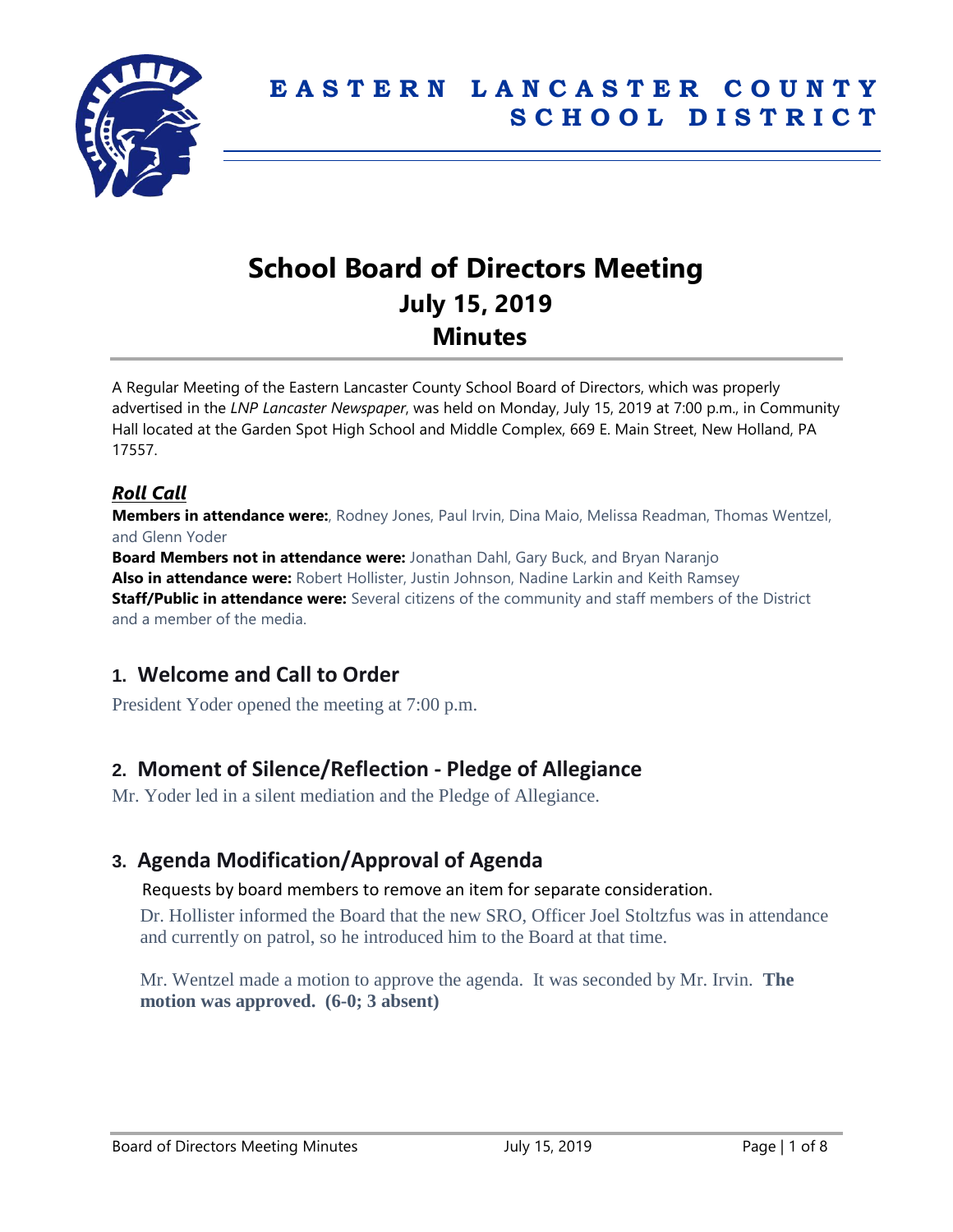# **4. Citizens of the District Comments**

At this time we will invite public (Citizens of the District) comment on any topic that is within the Board's jurisdiction. Please also note that the public is invited to attend our Committee Meetings where much of the discussion and deliberation of agenda topics is conducted. (Committee Meetings are held in the Community Hall at the Garden Spot Complex at 7 p.m. on the second Monday of the month.)

Lee Shaffer, Denver, PA

Mr. Shaffer said a prayer.

#### Dave Horst, Denver, PA

Mr. Horst presented his concerns, thoughts, and opinions on the District's proposed student privacy policy and the locker room renovations.

#### David Martin, Denver, PA

Mr. Martin presented their concerns, thoughts, and opinions on the District's proposed student privacy policy and the locker room renovations.

#### Dr. Brett Cooper, Denver, PA

Dr. Cooper presented his concerns, thoughts, and opinions on Agenda Item. 8a, regarding the retainment of Mr. Randall Wenger and the Independence Law Center.

# **5. Consent Agenda**

Items listed under the Consent Agenda section of our Board Meeting Agenda are considered to be routine and are acted on by the Board in one motion. There is no Board discussion of these items individually prior to the Board vote unless a member of the Board requests that a specific item be removed from the Consent Agenda. Requests to remove an item from the Consent Agenda will be accepted at agenda section 3. Agenda Modification/Approval of Agenda. (Requests to remove an item for separate consideration). Items Removed from the Consent Agenda will be moved to agenda section "Action Items."

Mrs. Heather Schrantz, Principal of Blue Elementary introduced Kinsey Hartert as  $6<sup>th</sup>$ Grade Teacher for Blue Ball Elementary.

Mrs. Kara Martin, Director of Special Education and Gifted Services introduced Rachel Leister, Math Teacher for Garden Spot Middle School; Brandy Speas, Emotional Support Teacher for Garden Spot Middle School; Kenneth Burt, Emotional Support Teacher for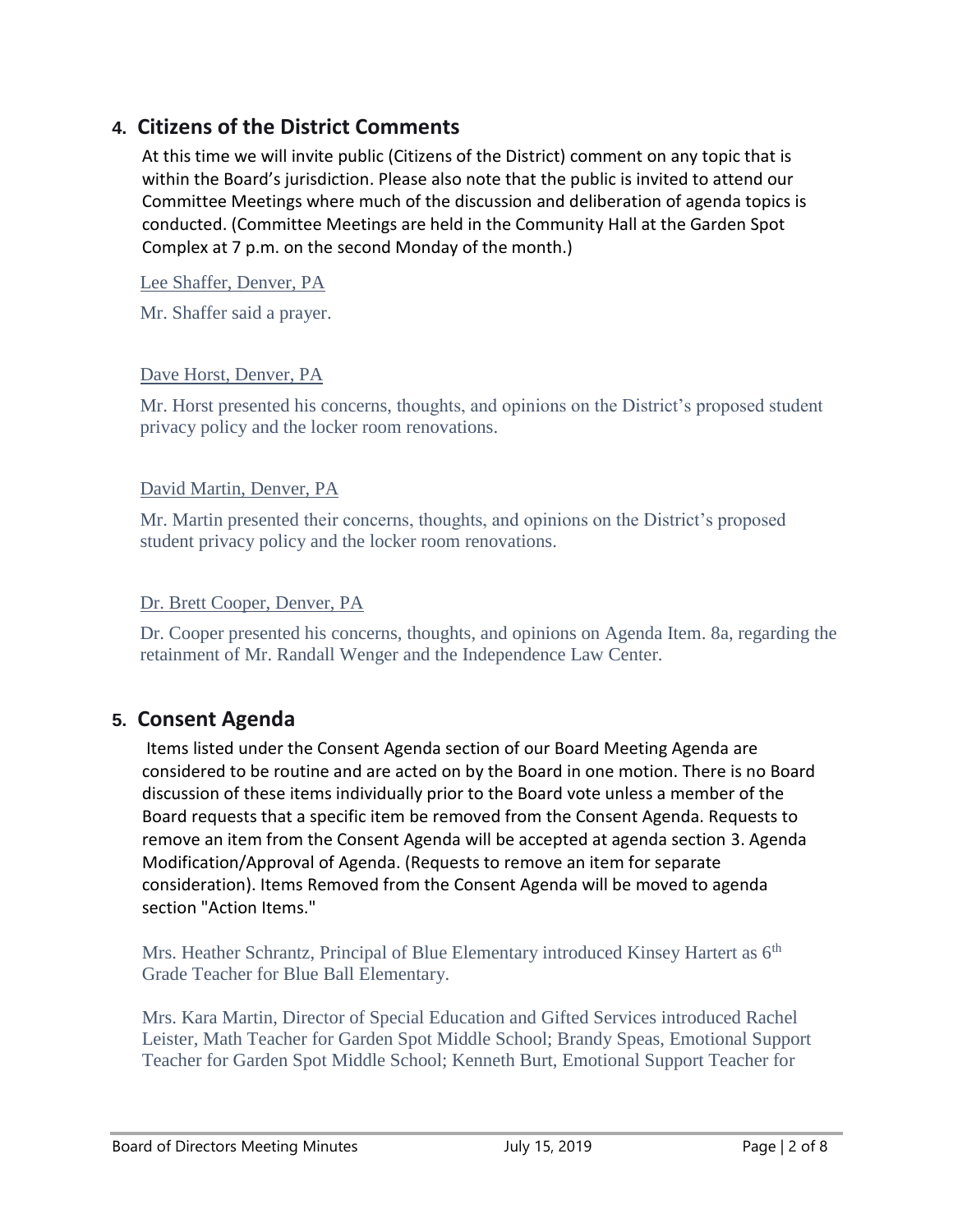Garden Spot High School; and Haley Reccek, Autistic Support Teacher for Garden Spot Middle School.

Mr. Wentzel made a motion to approve the consent agenda. It was seconded by Mr. Irvin. **The motion was approved. (6-0; 3 absent)**

Dr. Hollister welcomed the new teachers and thanked them for joining the team.

- **a. Approval of Minutes**
- **b. Treasurer's Report**
- **c. Approve Personnel Report**
- **d. Bills Paid**
- **e. Cafeteria Fund Treasurer's Report**
- **f. Investments**
- **g. Student Activity Account**

#### **6. Property and Services**

**a. Information Item: Tennis Court and Garden Spot Athletic Facilities Master Plan Update** Mr. Ramsey updated the Board on the Tennis Courts and Garden Spot Athletic Facility Mast Plan. Mr. Ramsey introduced Mr. Jim Hocker, Project Manager for Hocker, Derck, & Edson, who presented to the Board several scenarios and options for the tennis courts and synthetic turf field.

The Board and Administration discussed the options for moving or replacing tennis courts and the addition of a synthetic turf field.

A Recommendation was made that the District proceed with Option 3 for moving the tennis courts as a start to the projected Garden Spot Athletic Facilities Plan.

#### **b. Information Item: Student Scanning for Transportation.**

Mr. Ramsey informed the Board that due to several issues that had occurred with student scanning of IDs on and off buses, the District was recommending that the practice be discontinuing starting the 2019-2020 school year.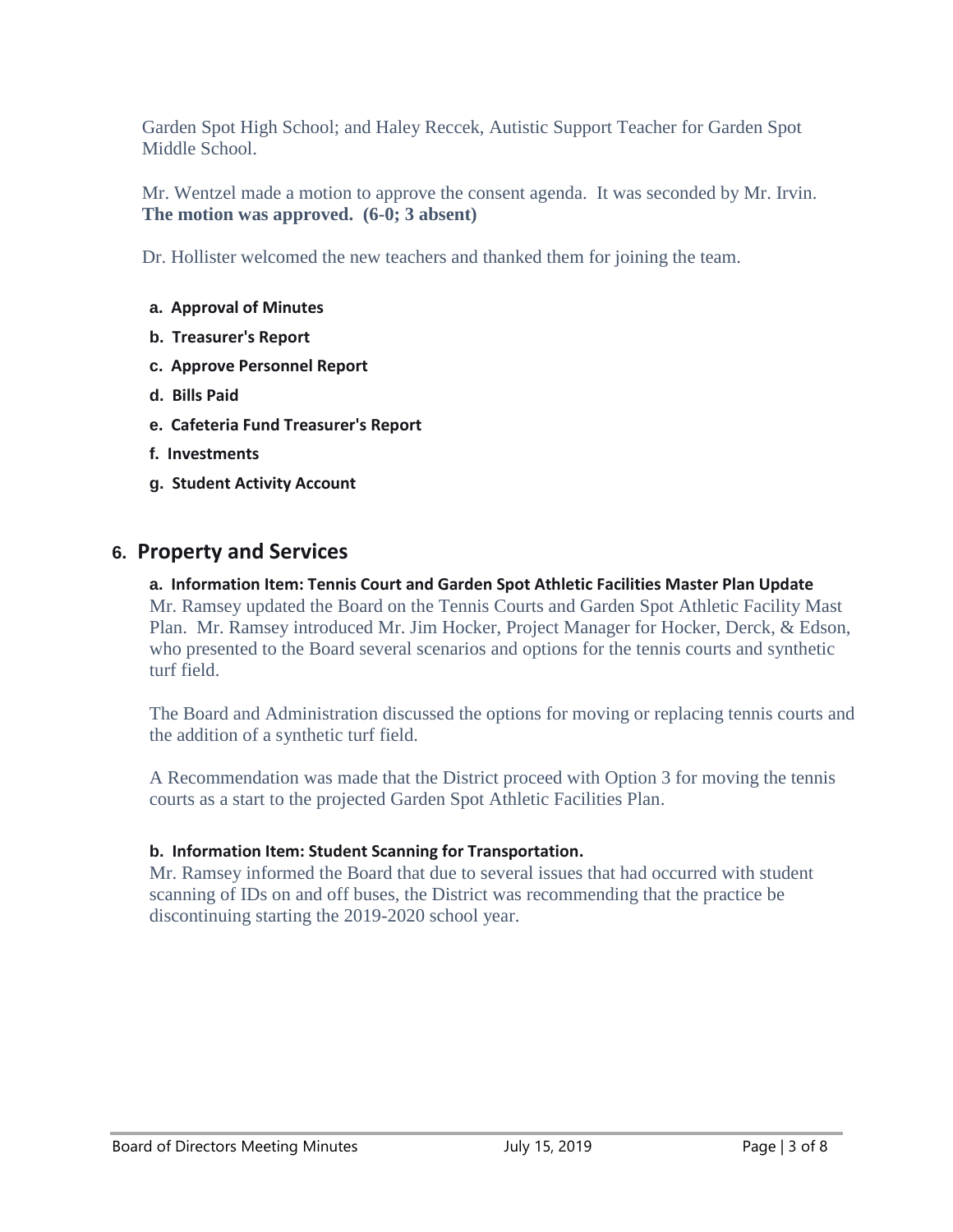### **7. Program**

#### **a. Action Item: New Course - Global Social Problems for Garden Spot Middle School 2019-2020 School Year**

This course is about improvement and empowerment. Improvement of oneself and the world through the empowerment of the individual and small group. The course is designed to teach learners the importance of continually improving oneself so that they can improve the world around them. This includes one's home, one's school, one's community, and the world outside of one's community. The learners will be encouraged and mentored throughout the course to work towards improving themselves through learning habits to help them be more successful in life and then taking that to the next level of helping others in the world. The possibilities are purposely limitless as the course will solely depend upon each individual's passions and the learners will be empowered by having endless opportunities of how they will choose to make a difference in the world.

#### **Required Text:**

#### *7 Habits of Highly Successful Teens* , by Sean Covey

Dr. Larkin presented to the Board the new course, Global Social Problems for Garden Spot Middle School starting the 2019-2020 School Year.

Mr. Irvin made a motion to approve the new course, Global Social Problems for Garden Spot Middle School starting the 2019-2020 School Year. It was seconded by Mr. Wentzel. **The motion was approved. (6-0; 3 absent)**

#### **b. Information: New Course - Genius Hour for Garden Spot Middle School**

Dr. Larkin requested the Board review and approve the new elective course, Genius Hour for Garden Spot Middle School students for the 2019-2020 school year.

### **8. Management**

#### **a. Action Item: Approve, pro bono, Mr. Randel Wenger of the Independence Law Center, as special legal counsel, consultant, and spokesperson for the…**

Approve, pro bono, Mr. Randel Wenger of the Independence Law Center, as special legal counsel, consultant, and spokesperson for the Board upon approval of the Board and Superintendent in all matters related to the implementation of Policy 253: Physical Privacy including making recommendations for any additional policy changes to the District Policy Manual related to this matter, the development and implementation of Administrative Regulations and the facility design, in partnership with the District's architect, necessary for implementation of Policy 253 and any other policies related to this matter.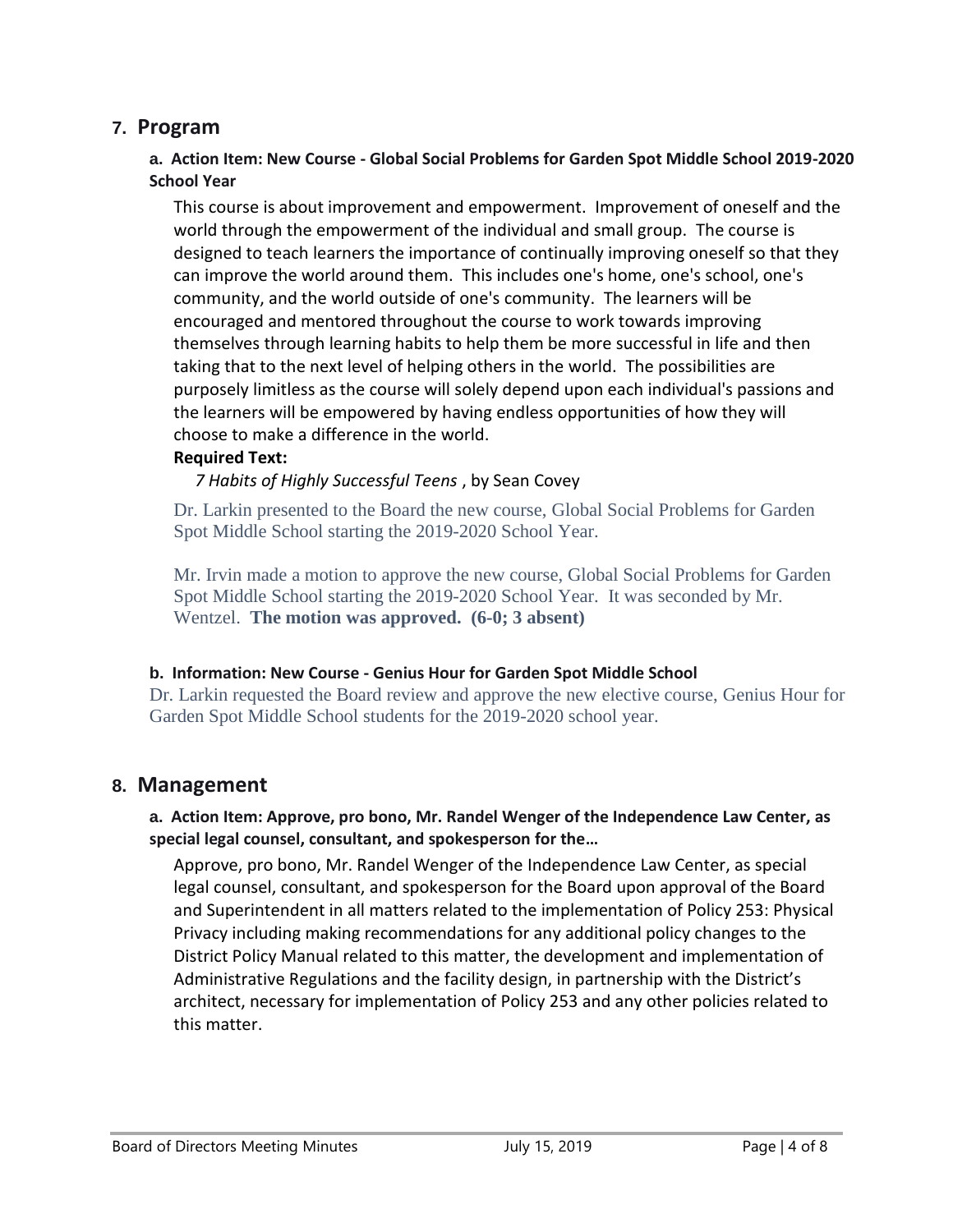The Board and Administration discussed the language of the agenda action item regarding what actual services Mr. Wenger would be providing to the Board and Superintendent.

Mr. Wentzel made a motion to Approve, pro bono, Mr. Randel Wenger of the Independence Law Center, as special legal counsel, consultant, and spokesperson for the Board upon approval of the Board and Superintendent in all matters related to the implementation of Policy 253: Physical Privacy including making recommendations for any additional policy changes to the District Policy Manual related to this matter, the development and implementation of Administrative Regulations and the facility design, in partnership with the District's architect, necessary for implementation of Policy 253 and any other policies related to this matter. A roll call vote was taken, and **the motion was approved. (5-1; 3 absent)** 

#### **b. Action Item: Approve new (extensions with some modifications) service agreement contracts for Business Services, Technology Services and Human...**

Approve new (extensions with some modifications) service agreement contracts for Business Services, Technology Services and Human Recourses between Eastern Lancaster County School District (provider) and Columbia Borough School District (purchaser). Note: either party can separate at any time with 180-day notice.

Dr. Hollister requested the Board to approve the new service agreement contracts for Business Services, Technology Services, and Human Services with Columbia Borough School District. He noted that he was recommending that the District continue their partnership with Columbia Borough School District.

Mr. Jones made a motion to Approve new (extensions with some modifications) service agreement contracts for Business Services, Technology Services and Human Recourses between Eastern Lancaster County School District (provider) and Columbia Borough School District (purchaser). It was seconded by Mr. Wentzel. **The motion was approved. (6-0; 3 absent)**

#### **c. Information Item: Officer Joel Stoltzfus of the New Holland Police Department will begin serving as the school resource officer beginning with the...**

Officer Joel Stoltzfus of the New Holland Police Department will begin serving as the school resource officer beginning with the 2019-2020 school year. (His first day will be Monday 8.19.19.) He will be replacing Officer Michael Specht.

**d. Information Item: Spartan Foundation for Education hosts Welcome Home Reception honoring Garden Spot High School students traveling abroad to...**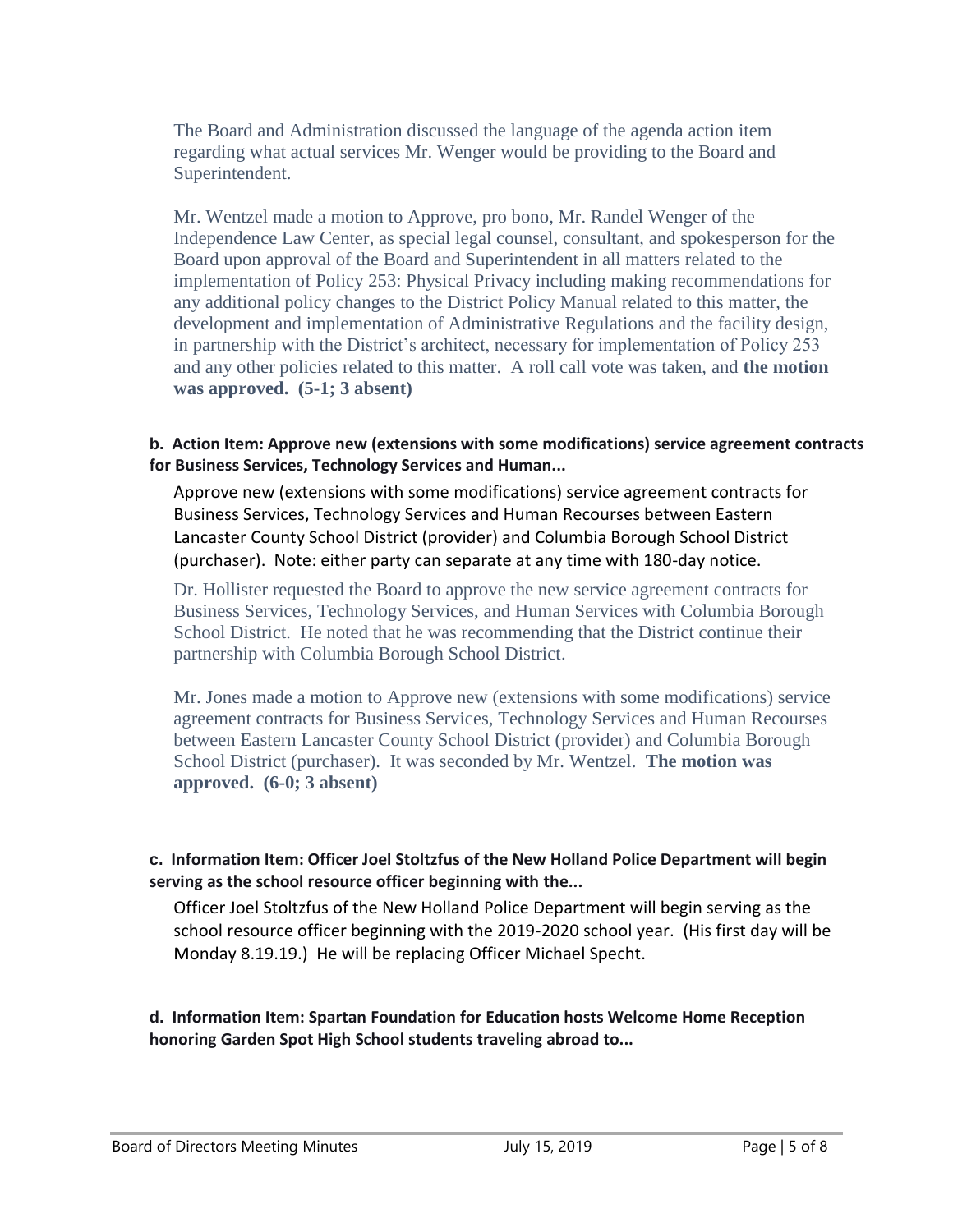Spartan Foundation for Education hosts Welcome Home Reception honoring Garden Spot High School students traveling abroad to Germany and Vietnam on Thursday, July 18, 2019, at 5:30 p.m. at Garden Spot High School.

Dr. Hollister informed the Board that a reception was being held for student who had traveled abroad to Vietnam and Germany sponsored by the Spartan Foundation starting at 5:30 p.m. in the Garden Spot Secondary Campus lobby.

#### **e. Information Item: Update on Graduation 2019 streaming issue and Graduation video publication.**

Dr. Hollister updated on the Board on the significant issues that occurred with the streaming of graduation. He noted that the Technology Department had worked on fixing the issues with the graduation video including closed caption. Dr. Hollister indicated that the District would issuing free DVDs to anyone who ordered the graduation video and the graduation video would be made available for online viewing and download for free.

# **9. Action Items**

Items Removed from Consent Agenda for Separate Consideration.

### **10. Reports**

#### **a. Lancaster County Tax Collection Bureau**

Mr. Ramsey noted that there was no meeting to report on. The next meeting would occur on September  $11^{\text{th}}$ .

#### **b. Lancaster-Lebanon IU13**

Mr. Irvin reported on the June 19, 2019 IU Board meeting and shared several highlights from the board meeting report: He also reported the IU13 Board approved \$12,479,915.56 in disbursements and approved new or addition to service contracts for Business Services, Early Childhood and Special Education Services, Instructional & Technology Services, and Human Resource Services. There were twelve (12) resignations, one (1) termination, five (5) retirements, four hundred, sixty-four (464) new hires, seventy-seven (77) changes in position or salaries, and two (2) leaves of absences. He also noted that Election of Officers for the 2019-2020 took place and distributed to the Board copies of the Helping Districts, Helping **Students** 

#### **c. Lancaster CTC**

Mrs. Readman reported that she was unable to attend the meeting last month, but she reported on the results of the SkillsUSA National Conference in Kansas. She noted that 11 students went from LCCTC with 3 students earning gold medals and 4 students earning silver medals. Mrs. Readman also highlighted two Garden Spot Students, Kyle Martin, who won gold medal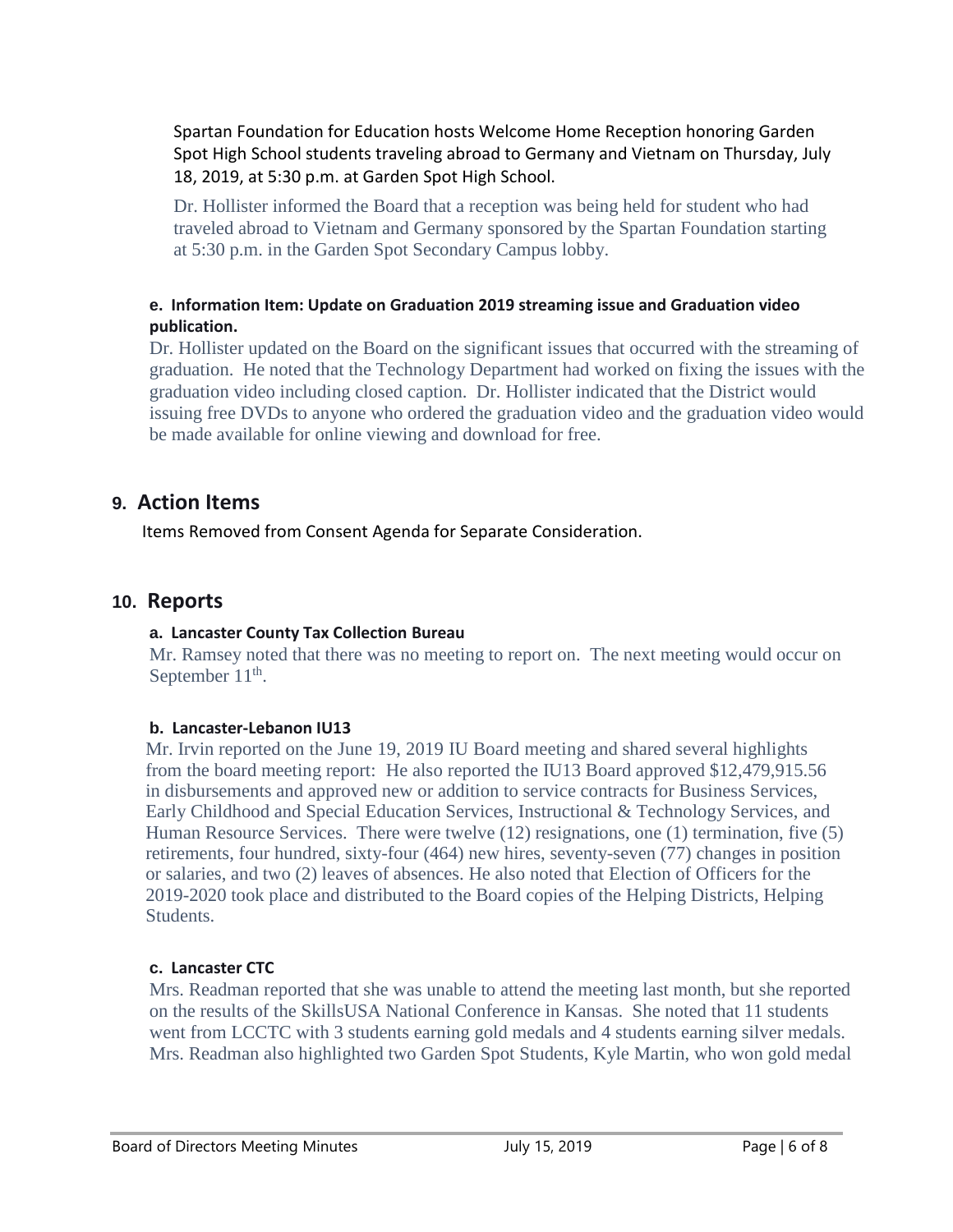for fire fighting and Nicole Scarle who won a silver medal for medical assistance. She also reported on several of the adult education programs.

#### **d. Legislative**

Mr. Wentzel and Mr. Ramsey reported on the state budget indicating the increases of funding that the District would receive in both basic education and special education.

Mr. Wentzel and Dr. Hollister reported on and commented on the suggestion coming from General Attorney regarding the use of SATs instead of the Keystone exams.

Dr. Hollister also discussed the flexible instruction days that the Department of Education was offering for school districts for virtual learning days to cover snow days, indicating his concerns regarding internet coverage in the District.

Mr. Wentzel reported on House Bill 1514 Act 34 regarding a farm to school program providing grants with the hope to improve nutrition for student Pre-K to 5.

Mr. Wentzel reported on Senate Bill 621 regarding school security personnel, indicating that the changes were not yet clear.

# **11. Superintendent's Report**

Dr. Hollister reported on several accolades received by the FFA program at the state level. He congratulated all the students in the FFA program.

Dr. Hollister also reported on a student currently in the Pathways 2 Success program who earned certifications over the summer that allowed him to pursue a career in fiber optics installation thanks to Mr. Jill Hackman and Mr. Curt McCaskey.

# **12. Announcements**

Dr. Hollister announced that there would an executive session held after the meeting to discuss a land matter regarding sale of a potential land and a personnel matter.

Mr. Rodney Jones read a statement regarding his resignation:

Due to responsibility changes in my professional life, I will resign my board position effective August 1st. I have thoroughly enjoyed working alongside each one of my fellow board members and I especially want to thank President Yoder for the patience he has shown by sitting next to me for 7 of the past 8 years and enduring my endless questions about Milage rates every year when Mr. Ramsey submits the budget proposal.